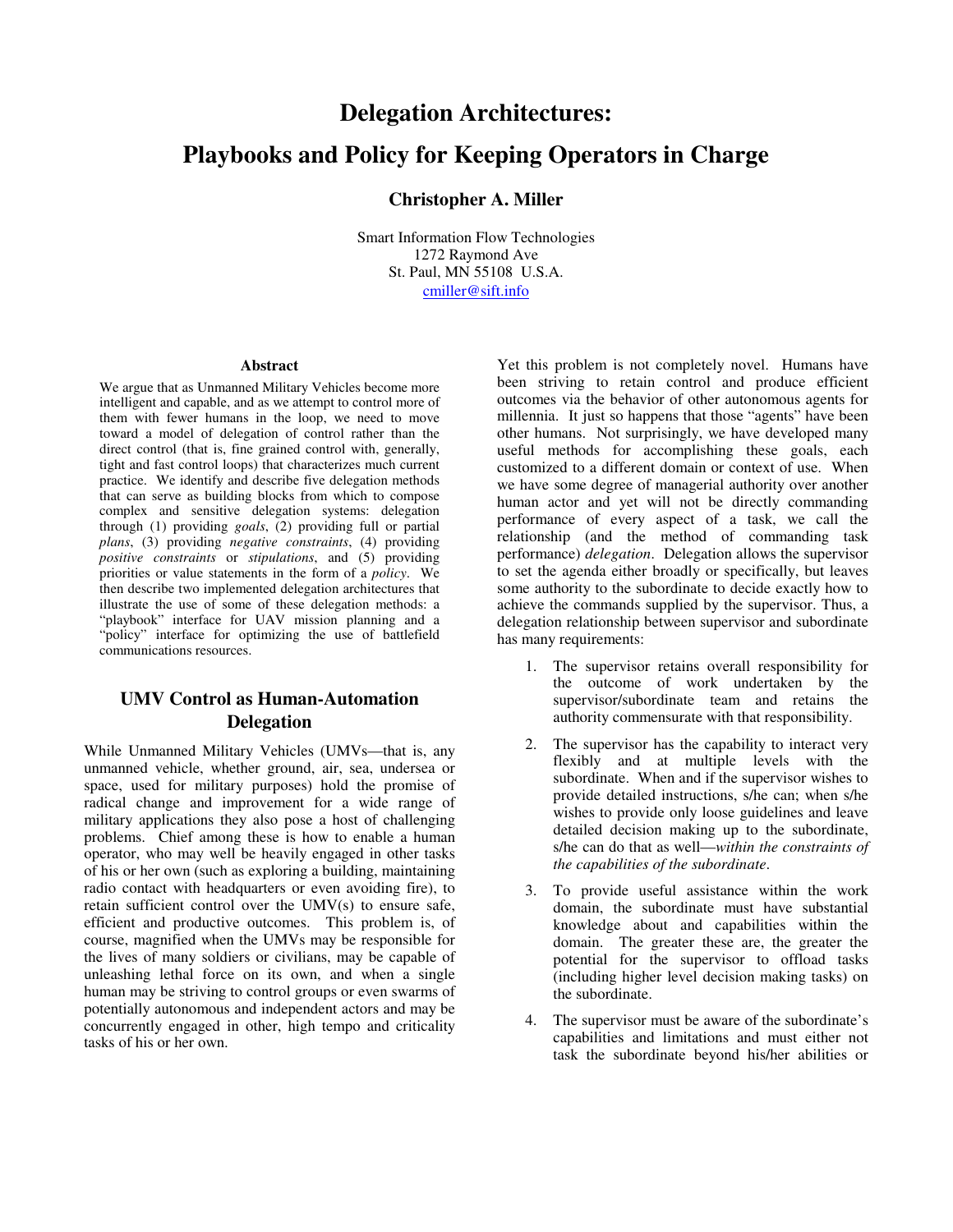must provide more explicit instructions and oversight when there is doubt about those abilities.

- 5. There must be a "language" or representation available for the supervisor to task and instruct the subordinate. This language must (a) be easy to use, (b) be adaptable to a variety of time and situational contexts, (c) afford discussing tasks, goals and constraints (as well as world and equipment states) directly (as first order objects), and (d) most importantly, be shared by both the supervisor and the subordinate(s).
- 6. The act of delegation will itself define a window of control authority within which the subordinate may act. This authority need not be complete (e.g., checking in with the supervisor before proceeding with specific actions or resources may be required), but the greater the authority, the greater the workload reduction on the supervisor.

Items 4 and 6 together imply that the space of control authority delegated to automation is flexible—that the supervisor can choose to delegate more or less "space," and more or less authority within that space (that is, range of control options), to automation. Item 5 implies that the language available for delegation must make the task of delegating feasible and robust—enabling, for example, the provision of detailed instructions on how the supervisor wants a task to be performed or a simple statement of the desired goal outcome.

## **Types of Delegation**

We have developed a variety of architectures within which to support human delegation interactions with automation. Of particular interest as a core enabling technology is the "language" or representation for delegation described in item #5 above. As Klein (1996) points out, without

successfully sharing an understanding of the tasks, goals and objectives in a work domain, there can be no successful communication of intent between actors. We believe there are five kinds of delegation actions or delegation methods that should be supported within such a representation, as described in Table 1 below. Note that each method forms a building block, and they can be combined into more effective and flexible composite delegation interactions. Note also that the subordinate has a specific responsibility in response to each method, as articulated below.

In the remainder of this paper, I will described two delegation architectures we are developing. While neither system enables all of the types of delegation described above, and neither is fully implemented yet, collectively they illustrate the five types of delegation and provide a rich and highly flexible set of interactions for humanautomation delegation.

## **Playbook—Delegation of Goals, Plans and Constraints**

The first architecture is based on the metaphor of a sports team's playbook. A playbook works because it provides for rapid communication about goals and plans between a supervisor (e.g., a coach) and a group of intelligent actors (the players) who are given the authority to determine how to act within the constraints inherent in the coach's play. Our Playbook architecture supports delegation action types 1-4 in principle and has been implemented in prior prototypes to include action types 2 and 4.

The basic Playbook system architecture is presented in Figure 1. The Playbook 'proper' consists of a User Interface (UI) and a constraint propagation planner known as the Mission Analysis Component (MAC) that communicate with each other and with the operator via a

| <b>Supervisor's Delegation Action</b>                      | <b>Subordinate's Responsibility</b>               |
|------------------------------------------------------------|---------------------------------------------------|
| 1. Stipulation of a goal to be achieved—where a goal is    | Achieve the goal(s) if possible (via any means    |
| a desired (partial) state of the world.                    | available), or report if incapable.               |
| 2. Stipulation of a plan to be performed—where a plan      | Follow the plan if possible (regardless of        |
| is a series of actions, perhaps with sequential or         | outcome) or report if incapable.                  |
| world state dependencies.                                  |                                                   |
| 3. Provide constraints in the form of actions or states to | Avoid those states or actions if possible, report |
| be avoided.                                                | if not.                                           |
| 4. Provide "stipulations" in the form of actions or states | Achieve those states or perform those actions if  |
| (i.e., sub-goals) to be achieved.                          | possible, report if not.                          |
| 5. Provide an "optimization function" or "policy" that     | optimize<br>Work to<br>within<br>value<br>the     |
| enables the subordinate to make informed decisions         | "optimization function" or "policy".              |
| about the desirability of various states and actions       |                                                   |

**Table 1. Five types of delegation.**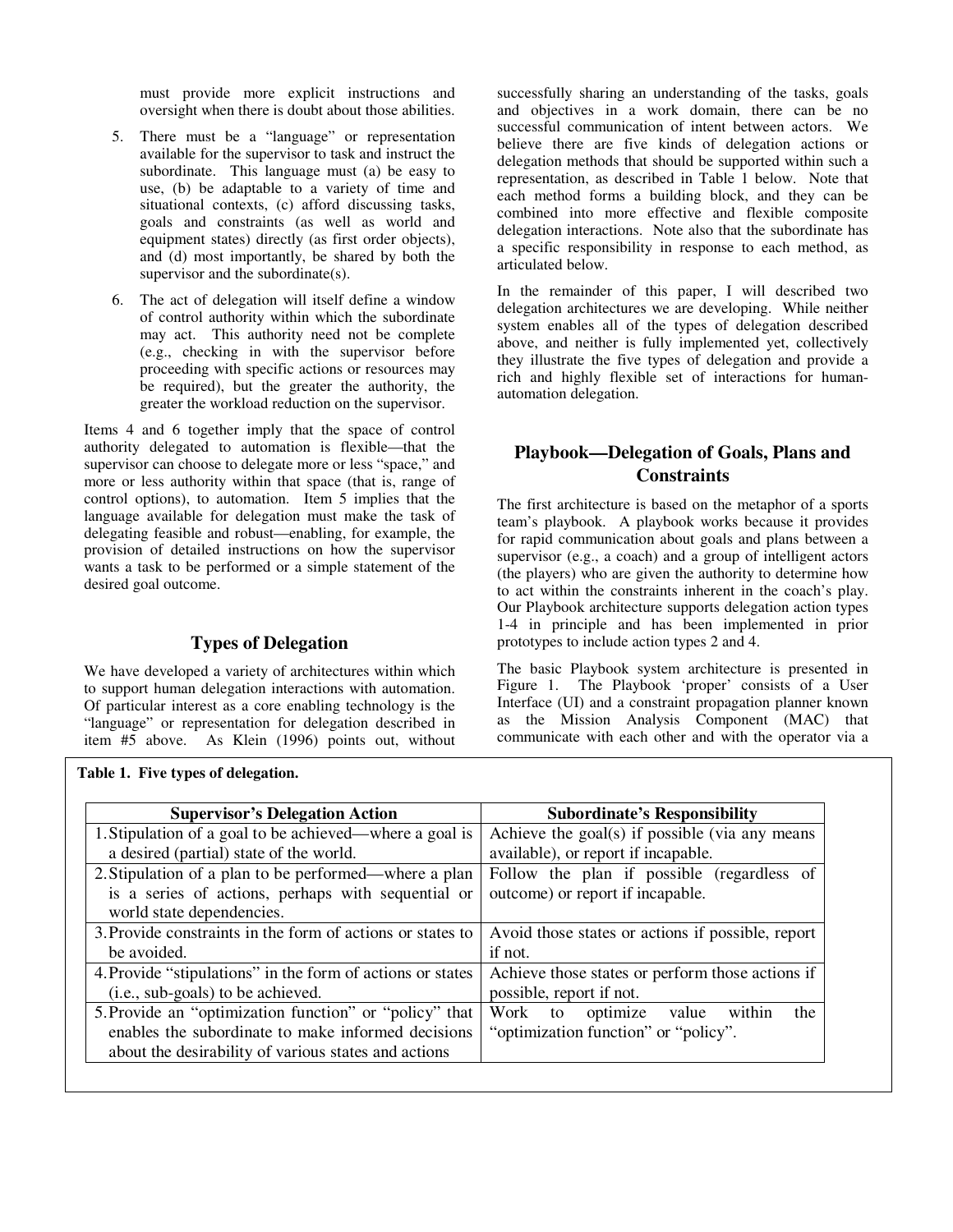

**Figure 2. General Playbook Architecture.** 

Shared Task Model. The operator communicates instructions in the form of desired goals, tasks, partial plans or constraints, via the UI, using the task structures of the shared task model. The MAC is an automated planning system that understands these instructions and (a) evaluates them for feasibility and/or (b) expands them to produce fully executable plans. The MAC may draw on special purpose planning tools (e.g., an optimizing path planner) to perform these functions, wrapping them in its task-sensitive environment. Outside of the tasking interface, but essential to its use, are two additional components. An Event Handling component, itself a reactive planning system

capable of making momentary adjustments during execution, takes plans from the Playbook. These instructions are sent to control algorithms that actually effect behaviors.

Operator interaction with the Playbook can be via a variety of user interfaces customized to the needs of the work environment, but operator commands are ultimately interpreted in terms of the Shared Task Model. To date, we have developed prototype playbooks for Unmanned Combat Air Vehicle (UCAV) teams (Miller, Pelican, Goldman, 2000), and Tactical Mobile Robots (Goldman, Haigh, Musliner, Pelican, 2000), and prototypes for the RoboFlag game (Parasuraman, Galster, Squire, Furukawa and Miller, in press) and for real-time interaction with teams of heterogeneous UMVs (Miller, Funk, Goldman and Wu, 2004; Goldman, Miller, Wu, Funk and Meisner, 2005). Below, we provide a description of user interaction with one playbook interface we developed with Honeywell Laboratories to illustrate the general concept.

We developed the playbook illustrated in Figure 2 to enable a human leader to create a full or partial mission

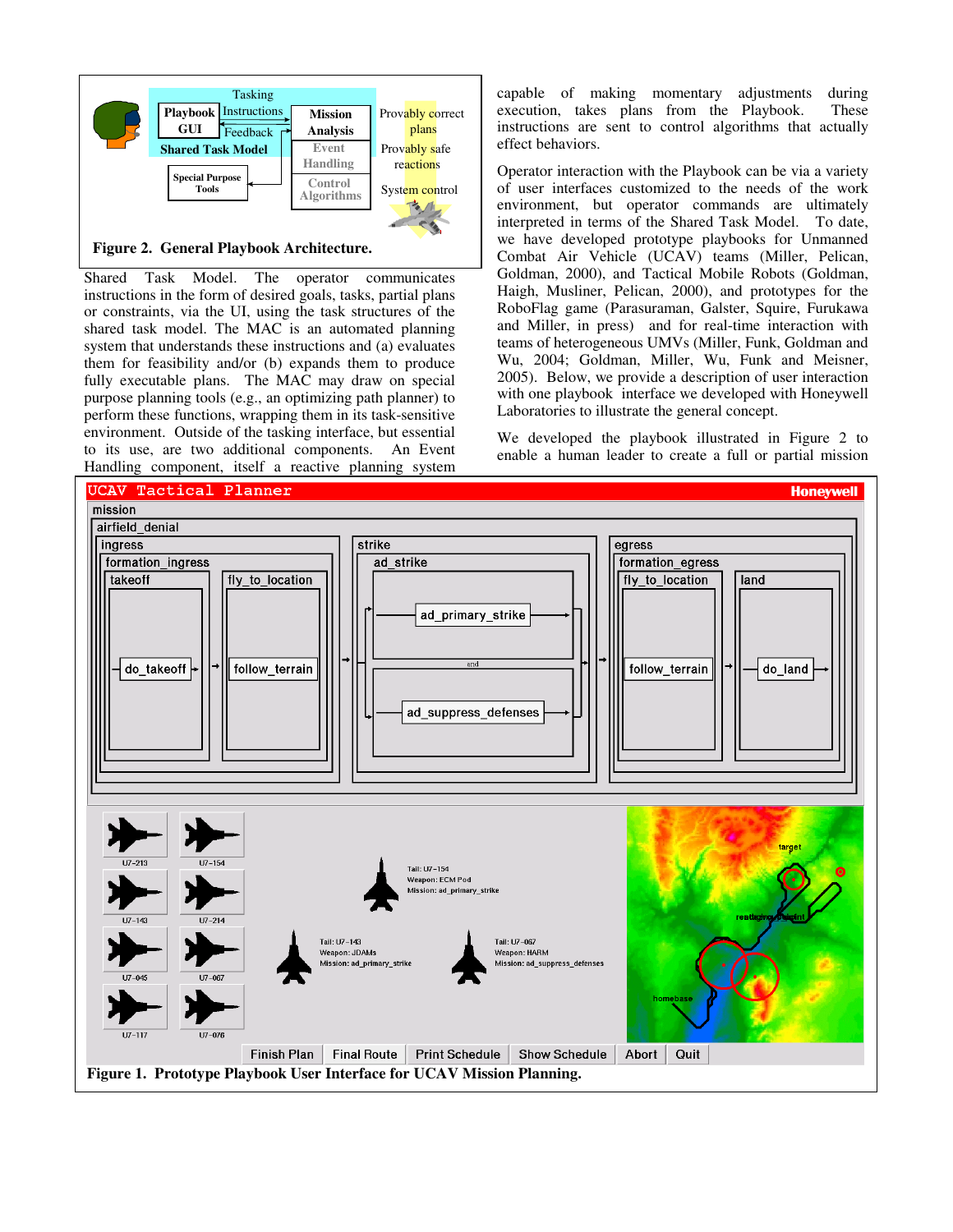plan for UCAVs. This initial work was intended as a ground-based tasking interface to be used for a priori mission planning, but current Playbook work is exploring interface modifications to enable real-time and in-flight tasking and task performance monitoring as well.

Figure 2 shows five primary regions of this Playbook UI. The upper half of the screen is a Mission Composition Space that shows the plan composed thus far. In this area, the operator can directly manipulate the tasks and constraints in the plan. The lower left corner of the interface is an Available Resource Space, currently presenting the set of aircraft available for use. The lower right corner contains an interactive Terrain Map of the area of interest, used to facilitate interactions with significant geographic information content. The space between these two lower windows (empty at startup) is a Resource in Use Space—once resources (e.g., UCAVs, munitions, etc.) are selected for use, they will be moved here where they can be interacted with in more detail. Finally, the lower set of control buttons is always present for interaction. This includes options such as "Finish Plan" for handing the partial plan off to the MAC for completion and/or review and "Show Schedule" for obtaining a Gantt chart timeline of the activities planned for each actor, etc.

At startup, the Mission Composition Space presents the three top-level plays (or 'mission types') the system currently knows about: Interdiction, Airfield Denial, and Suppress Enemy Air Defenses (SEAD). The mission leader would interact with the Playbook to, first, declare that the overall mission "play" for the day was, say, "Airfield Denial." In principle, the user could define a new top-level play either by reference to existing play structures or completely from scratch, but this capability has not been implemented yet.

This action is an example of type 2 delegation—providing a specific task for subordinates to perform. But because this is a very high level task in a hierarchical task network, the supervisor has left a great deal of freedom to the subordinates (in this case, the MAC and the UAVs themselves) to determine exactly how a "Airfield Denial" mission is to be performed. If this were the only delegation information the supervisor provided, the subordinates would be obligated to do their best to perform that action (an Airfield Denial mission), but would have a great deal of authority as to how best to accomplish it.

At this point, having been told only that the task for the day is "Airfield Denial," a team of trained pilots would have a very good general picture of the mission they would fly. Similarly, the tasking interface (via the Shared Task Model) knows that a typical airfield denial plan consists of ingress, attack and egress phases and that it may also contain a suppress air defense task before or in parallel with the attack task. But just as a leader instructing a human flight team could not leave the delegation instructions at a simple 'Let's do an Airfield Denial mission today,' so the operator of the tasking interface is required to provide more information. Here, the human must provide four additional items: a target, a homebase, a staging and a rendezvous point. Each of these is a stipulation, or positive constraint, telling the subordinates that whatever specific plan they come up with to accomplish the higher level mission must include these attributes—and thus, they are examples of type 4 delegation interactions. Most of these activities are geographical in nature and users typically find it easier to specify them with reference to a terrain map. Hence, by selecting any of them from the pop up menu, the user enables direct interaction with the Terrain Map to designate an appropriate point. Since the Playbook knows what task and parameter the point is meant to indicate, appropriate semantics are preserved between user and system. As for all plans, the specific aircraft to be used may be selected by the user or left to the MAC. If the user wishes to make the selection, s/he views available aircraft in the Available Resource Space and chooses them by clicking and moving them to the Resources in Use Area.

The mission leader working with a team of human pilots could, if time, mission complexity or degree of trust made it desirable, hand the mission planning task off to the team members at this point. The Playbook operator can do this as well, handing the task to the MAC via the "Finish Plan" button. The leader might wish, however, to provide substantially more detailed delegation instructions. S/he can do this by progressively interacting with the Playbook UI to provide deeper layers of task selection, or to impose more stipulations on the resources to be used, waypoints to be flown, etc. For example, clicking on "Airfield Denial" produces a pop-up menu with options for the user to tell the MAC to "Plan this Task" (that is, develop a plan to accomplish it) or indicate that s/he will 'Choose airfield denial' as a task that s/he will flesh out further. The pop-up menu also contains a context-sensitive list of optional subtasks that the operator can choose to include under this task. This list is generated by the MAC with reference to the existing play structures in the play library, filtered for current feasibility.

After the user chooses 'Airfield Denial' the system knows, via the Shared Task Model, that this task must include an Ingress subtask (as illustrated in Figure 2). The supervisor does not have to tell intelligent subordinates this; it is a part of their shared knowledge of what an 'Airfield Denial' task means—and how it must be performed. To provide detailed instructions about how to perform the Ingress task, however, the user can choose it, producing a "generic" Ingress task template or "play". This is not a default method of doing "Ingress" but a generic, uninstantiated template—corresponding to what a human expert knows about what constitutes an Ingress task and how it can or should be performed. A trained pilot knows that Ingress can be done either in formation or in dispersed mode and, in either case, must involve a "Take Off" subtask followed by one or more "Fly to Location" subtasks. Similarly, the user can select from available options (e.g., formation vs.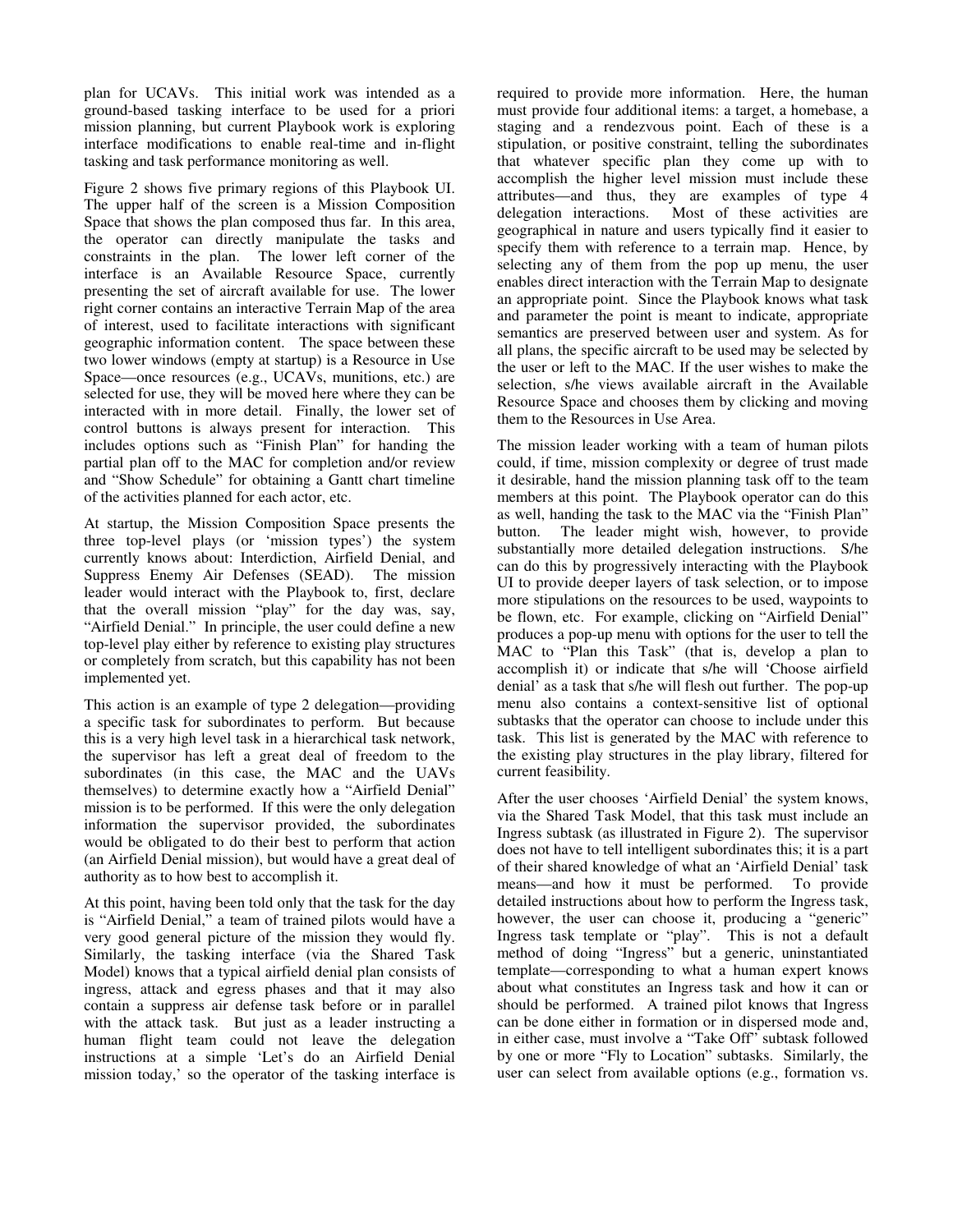dispersed Ingress, altitude constraints on takeoff, etc.) on context-sensitive, MAC-generated menus appropriate to each level of decomposition of the task model. One of our current challenges in creating  $Plavbooks^{TM}$  for real-time interactions is to enable them to be sensitive to the current state of affairs and of task performance so as to make intelligent assumptions about task performance possible for example, if the supervisor wishes to command a currently airborne UAV, perhaps in a holding pattern, to perform an 'Airfield Denial' mission, both supervisor and subordinate should know that the Takeoff portion of an Ingress task is no longer necessary and should either be eliminated or be shown as already accomplished.

The user can continue to specify and instantiate tasks down to the "primitive" level where the sub-tasks are behaviors the control algorithms (see Figure 1) on the aircraft can be relied upon to execute. Alternatively, at any point after the initial selection of the top level mission task and its required parameters, the supervisor can hand the partly developed plan over to the MAC for completion and/or review. In extreme cases, a viable "Airfield Denial" plan for multiple aircraft can be created in our prototype with as few as five selections and more sophisticated planning capabilities could readily reduce this number. But potentially more important, the operator (like a human supervisor dealing with intelligent subordinates) can also provide more detailed instructions whenever s/he deems them necessary or useful to mission success and in the way s/he sees fit.

This Playbook illustrates delegation interactions 2 and 4 (plans and stipulations). The subordinates' role in these types of interaction are described in the table above—to perform the plan through any set of sub-methods that adhere to the stipulations provided by the supervisor, or to report that this is infeasible. One of the MAC's roles in the above example is to report when it is incapable of developing a viable plan within the constraints imposed, (e.g., if the user has stipulated distant targets that exceed aircraft fuel supplies). In a real-time delegation system, the MAC will be responsible for continual monitoring of performance to report when world states mean that plan performance is no longer capable of (or likely to) accomplish the user's parent plan (e.g., because of equipment failures, adverse head winds, enemy countermeasures, etc.)

The Playbook architecture is, we believe, also capable of supporting delegation interaction types 1 and 3 (goals and negative constraints) as well. Supporting goal-based negative constraints) as well. delegation interactions would require a slight modification to the shared task representation. Currently, we have used a representation that explicitly includes only hierarchically organized and sequenced tasks (i.e., actions to be performed). Tasks implicitly encode the goals they accomplish, but there are representations (such as Geddes Plan-Goal Graphs—Sewell and Geddes, 1990) that explicitly interleave both plans and goals and a linked hierarchy. Use of such a representation, along with related

modifications to the UI and MAC, would enable the supervisor to say, effectively, "Today we're going to achieve a State" (e.g., the destruction of a given airfield) rather than or in addition to, the plan-based representation used above which allows only the issuing of task-based delegation commands (e.g., "Today we're going to fly an airfield-denial mission"). The incorporation of negative constraints into the interaction (delegation interaction method #3), would require a less substantial modification to the Playbook architecture—potentially requiring only a UI addition to enable the supervisor to incorporate negative commands about task types and state parameters (e.g., "do NOT fly through this valley or use this type of munition") and then requiring the MAC to create plans which avoid those negative constraints.

# **Policy—Delegation via Abstract Policy Statements**

The final type of delegation interaction offers the ability to provide priorities between alternate goals and states and to do so more abstractly than the above methods. Sometimes supervisors don't have a single, concrete world state goal in mind, much less a specific plan for accomplishing it. Sometimes supervisors must issue commands well in advance to cover a wide range of largely unanticipatable circumstances. In these cases, the delegation instructions will be less a specific statement of actions to take or world states to be sought or avoided, but rather a general statement of outcomes that would be more or less good or valuable (or, conversely, bad or to be avoided) than others. We refer to the set of such abstract value statements that a supervisor might provide as his or her "policy" for performance in the domain.

We have developed policy-based architectures for two applications: providing commanders' guidance to a resource controller for battlefield network communications (prioritizing communications bandwidth in accordance with the commander's intent—Funk, Miller Johnson and Richardson, 2000), and providing visualization and feedback to dispatchers in upset contexts in commercial aviation (Dorneich, Whitlow, Miller and Allen, 2004). We will describe the first of these below.

A policy statement is an abstract, general, a priori statement of the relative importance or value of a goal state in the domain. In its simplest form, policy provides a method for human operators to mathematically define what constitutes "goodness." Once defined, a policy statement can be treated as a rule and evaluated against a current or hypothetical context—if the rule is true in the context, then the context incurs the "goodness" (or badness) value stipulated by the rule. Alternate contexts (which could be tied to the expected outcomes of alternate decisions) can then be evaluated against each other by examining the set of policy rules that are satisfied or violated and the resulting set of goodness/badness values accrued. A set of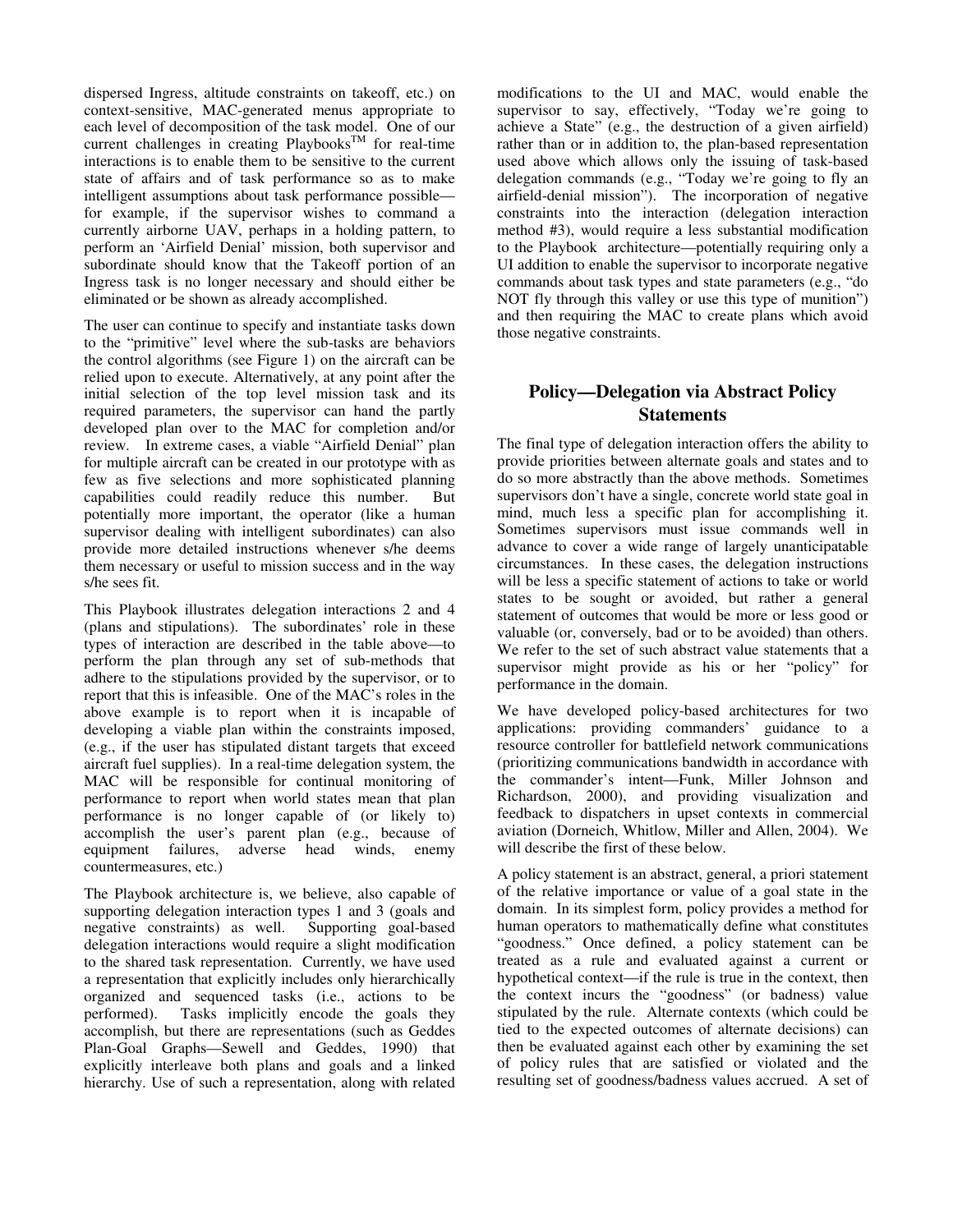individual policy statements can be bundled together, and these policy bundles can be used to flexibly define the priorities that apply in a given situation (priorities can change given different circumstances).

A policy-based delegation system requires at least three components: (1) a representation for specifying the "policy" in terms of the value of various partial world states, (2) a user interface for allowing one or more users to input their policies and, if desired, view results of policy application, (3) a computational framework that allows evaluation of a current situation or hypothetical proposed situation against the expressed policy, and (4) an engine that allows application of the policy either to the control of resource application or to a visualization of sensed data about a current situation or projected data about a future or simulated situation.

In the development of a policy-based delegation system for communications resource usage, we were striving to provide a means for commanders to tell an automated network management system their "policies" for how to prioritize the use of communications bandwidth in order to satisfy the most important requests most fully. Note, however, that "most important" was not a static concept but rather changed across commanders and situations. For this application, we developed a policy representation that allowed commanders to assign, a priori and abstractly, a value to various kinds of communications requests. As communications requests then came in from various field units or operators, they could be matched against the commander's policy statements and a value assigned to each of them. This value was then used by a resource optimizing controller to determine which requests should get network bandwidth with what priority.

This process is conceptually illustrated in Figure 3. Each commander's policy is created as a set of statements (as illustrated at the top of the figure) each of which assigns an importance (or value) function to a defined sub-region in a multidimensional space. In this case, individual policy statements are illustrated abstractly as defined by the dimensions: owner (Wi) who is the originator of an information request, source (Si) which is the location of the information to be transmitted, destination (Di) which is the destination to which the information is to be transmitted (i.e., a specific machine or IP address, which need not be that of the owner), and description of the information content (Ci) to be transmitted, along with an importance assigned to that policy statement. For example, policy statements might be based on a single dimension ('Requests for weather information [Content] get Importance 0.2') or on a combination of dimensions ('Requests owned by the Zone Reconnaissance task [Owner] for weather information [Content] from Satellite 476B [Source] to 3rd Air Calvary Division [Destination] get Importance 0.8). If the policy element regions are allowed to overlap, then they must be sequenced (typically from most to least specific) to indicate the order of precedence.





In practice, the commander's policy is then used to assign an importance value to any incoming request for communication resources (illustrated conceptually in the lower portion of Figure 3). Each policy statement defines a region within the multidimensional space defined by the parameters from which policy statements can be built. We've represented that multidimensional space as a simple plane in the figure, and then defined multiple regions within that space with an assigned value for each to represent the valuation contained in each separate policy statement. Each incoming request is matched against the sequenced series of policy statements the commander has made. The first policy element that matches the request determines the importance of that request and informs an automated resource manager about the relative value of satisfying that request.

While conceptually simple, many useful functions can be performed within this framework. First, it is not necessary that importance be construed as an all-or-nothing value as it is depicted in Figure 3. Instead, we have explored more sophisticated representations that allow the requestor to provide a description of how s/he wants the information requested along several dimensions (e.g., freshness, reliability, initiation-time, accuracy, resolution, scope, etc.) Then the resource management system can treat the importance value as a maximum number of value "points" to be awarded for satisfying the request perfectly, while still awarding itself points for partial satisfaction. This permits more sensitive management of resources to be performed.

Second, it is rarely the case that a single commander or supervisor is the only one who may have an interest in dictating policy about how subordinates behave. Rather, each commander must allocate his/her resources in accordance with the policies of those above. We support this requirement (Figure 4) by modeling policies that exist at nodes in a command hierarchy. As requests come in, they are matched against the commander's policy that governs them (command node N1.2.2 in Figure 4), but must then also be matched against his/her commander's policy (i.e., the command node in charge of node N1.2.2 in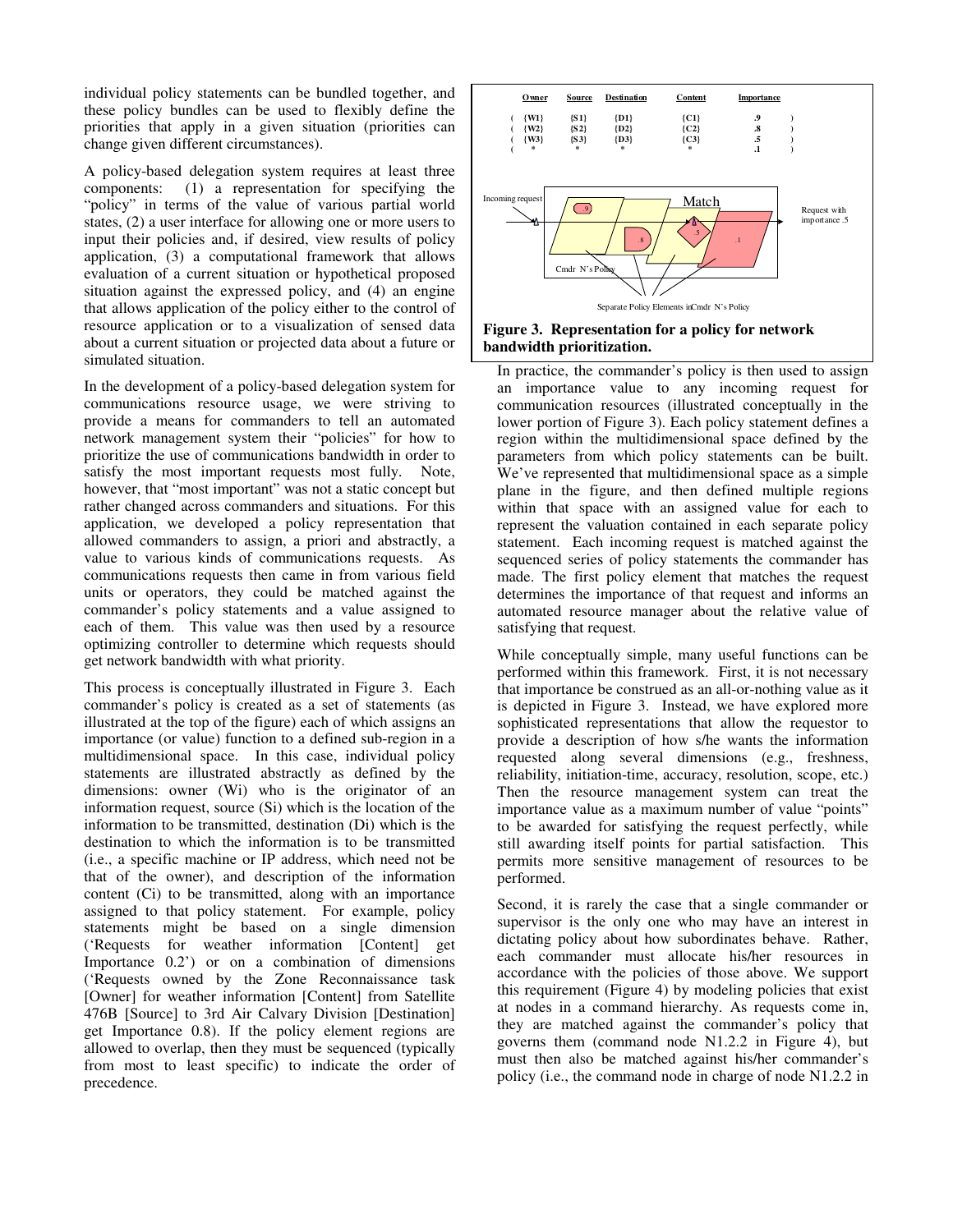

**Figure 4. Applying and resolving policy across echelons in a command hierarchy.** 

Figure 4—node N1.2)—and so on, up the chain of command (i.e., node N.1 in Figure 4). We allow each commander to stipulate how this matching policy element should be resolved with the subordinate commander's matching policy element: as a ceiling or floor value, or linear or weighted combination of the values. Even when a single well-defined chain of command does not exist the policies of different "interest groups" may be represented with relative weights on the importance values that each would assign to a potential outcome. We have used this approach (Dorneich, et al., 2004) in representing the many, varied interests which impact the decisions of a commercial airline's dispatch operators (e.g., crew scheduling, maintenance scheduling, marketing, passengers, finance, etc.).

Folding this policy-based form of delegation interaction (method 5) into an overall architecture that includes the other methods is not as difficult as it might first appear. While we have not yet developed a system that accomplishes this, the way forward is clear. Policy is simply an assignment of value or priority to the goal states and tasks in the other delegation interaction types. Priorities for resource usage and the desirability of various outcomes stem, after all, from a superior's goals and plans for subordinates (whether human or machine). If, for example, I task a given unit under my command to perform an Airfield Denial task, and I know that their task is the most important of all concurrent tasks to me, then I have effectively said that giving them the resources they require to perform that task (specific aircraft, munitions, fuel, communications bandwidth, etc.) represents the highest value to me. In other words, delegation interactions that provide specific goals, plans, stipulations and constraints to subordinates carry with them specific policy implications. Whenever a commander can provide more specific delegation instructions, this will generally get him/her closer to the results desired from his/her subordinates, but this will not always be the case. Hence, the ability to stipulate more abstract policies should probably be preserved in a complete delegation system as a means of covering unexpected and unfamiliar situations.

## **Conclusions and Future Work**

While the work described above represents a general framework for delegation interactions suitable for human interaction with smart automation of various kinds and, perhaps uniquely, suitable for the tasking of multiple UMVs, our work has thus far progressed only to the proof of concept stage. As noted above, we have currently implemented only portions of the various methods of delegation that a fully flexibly delegation interface might benefit from, and have done so in disparate systems. Furthermore, our proof of concept implementations have not yet afforded us the opportunity to do rigorous human in the loop evaluations to demonstrate improved performance, if any.

These situations are changing, however. We are currently engaged in exploration of human interaction with Playbook -like interfaces (Parasuraman, et al., in press) and are performing work on a Playbook interface for real-time interactions with heterogeneous UMV assets by operators who may be concurrently involved in other critical tasks (under a DARPA-IXO SBIR grant-- cf. Miller, et al., 2004; Goldman, et al., 2005). One of the goals of this work will be to develop task libraries and task construction tools and interface concepts to move the delegation interface work along toward implementation and utility.

Of course, anyone who has worked with a poorly trained, or simply mismatched, subordinate is well aware that it is possible for delegation to cause more work than it saves. Our challenge, and that of others who adopt a delegation framework for human interaction with complex and largely autonomous automation, will be to ensure that this does not happen--through judicious use of technology and substantial usability analysis and testing. On the positive side, however, we benefit from the knowledge that delegation approaches to interaction with intelligent yet subordinate actors have worked repeatedly throughout history and, particularly, the history of warfare. As automation in the form of UMVs increasingly takes its place as one of those actors we want to be intelligent, capable and effective yet remain subordinate, we will increasingly need methods for enabling it to interact with us in the ways that we trust and are familiar with. Since delegation is the primary method that fits that bill, it only makes sense to pursue delegation approaches to human interaction with automation.

#### **Acknowledgements**

An earlier version of this paper was presented at the NATO Research and Technology Organization Special Workshop on Uninhabited Military Vehicles, June 10-13, 2003; Leiden, Holland.